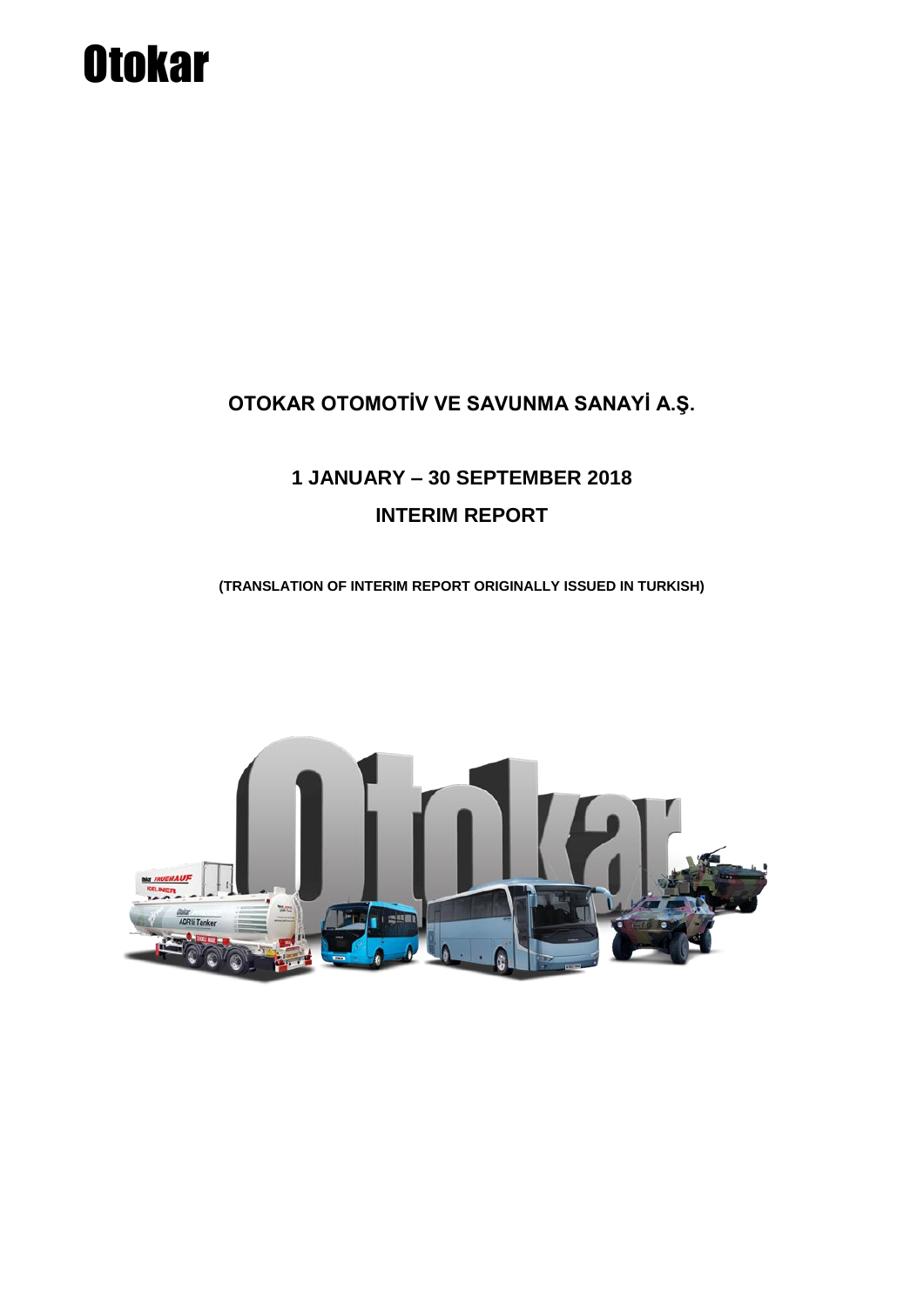#### **OTOKAR OTOMOTİV VE SAVUNMA SANAYİ A.Ş.**

#### **01.01.2018 – 30.09.2018 INTERIM PERIOD**

#### **INTERIM REPORT**

The consolidated financial statements of our Company reflecting the nine months of 2018 activities and their results, prepared in accordance with the Turkish Accounting Standards/Turkish Financial Reporting Standards ("TAS/TFRS") introduced by the Public Oversight, Accounting and Auditing Standards Authority ("POA") of Turkey and their annexes and interpretations pursuant to the provisions of the Capital Markets Board ("CMB") Communiqué II-14.1 on the Principles of Financial Reporting in Capital Markets ("Communiqué"), are presented to our shareholders and the public.

The members of the Board of Directors served the Board during the reporting period are shown below.

#### **BOARD OF DIRECTORS :**

| <b>Name &amp; Lastname</b> | <b>Title</b>                  |
|----------------------------|-------------------------------|
| Yıldırım Ali KOÇ           | Chairman                      |
| Levent CAKIROĞLU           | Vice Chairman(*)              |
| Selin Ayla ÜNVER           | Member $(*)$                  |
| <b>Osman Turgay DURAK</b>  | Member                        |
| <b>Kudret ÖNEN</b>         | Member                        |
| Ahmet Serdar GÖRGÜC        | <b>Member-General Manager</b> |
| <b>Ahmet Nezih OLCAY</b>   | <b>Independent Member</b>     |
| Ali İhsan KAMANLI          | <b>Independent Member</b>     |
| Kenan GÜVEN                | <b>Independent Member</b>     |

Our Board of Directors started to serve on March 15, 2018 and would be serving until Ordinary General Assembly Meeting in order to audit 2018 accounts except Ms. Selin Ayla Ünver.

Provisions on the Members of the Board of Directors are outlined in Articles 11, 12 and 13 of the Company's Articles of Association and the Turkish Commercial Code provisions.

(\*)The Board of Directors of our Company resolved that for positions vacated by the Deputy Chairman of the Board of Directors that appointed on 15.03.2018, Mr.Halil İbrahim Ünver who passed away on 06.09.2018, Board Member Mr. Levent Çakıroğlu has been appointed as Deputy Chairman of the Board of Directors and according to Article 363 of the Turkish Commercial Code, Ms. Selin Ayla Ünver was elected as the member of the Board of Directors as of 22.10.2018 to serve until the earliest general assembly to be held.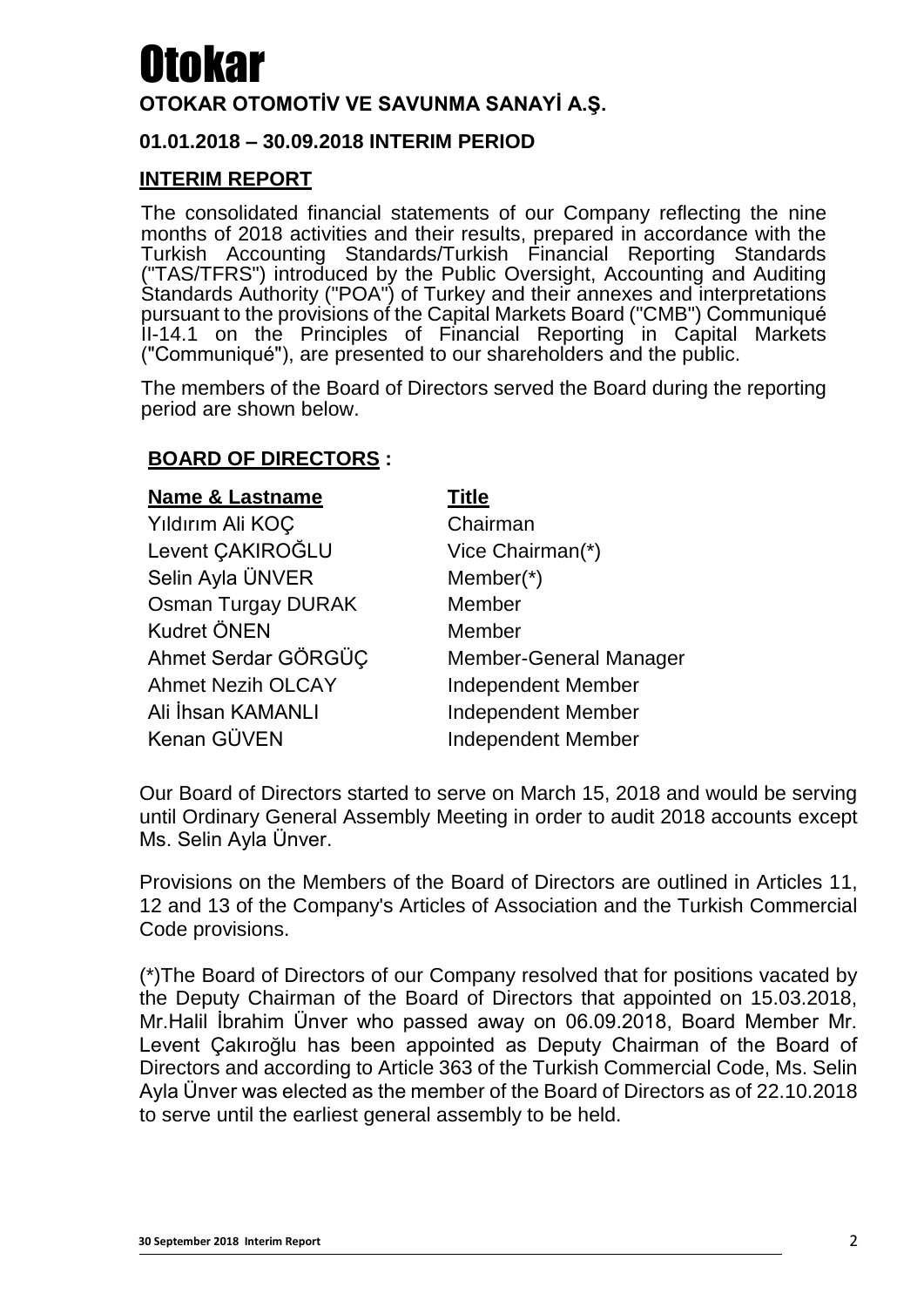Following are the committees established under the provisions of the Corporate Governance Communiqué of the Capital Markets Board of Turkey and the information on the board members involved in these committees:

| <b>Committee</b>                 | Chairman                 | <b>Member</b>      |
|----------------------------------|--------------------------|--------------------|
| <b>Audit Committee</b>           | <b>Ahmet Nezih OLCAY</b> | Ali İhsan KAMANLI  |
| <b>Risk Management Committee</b> | Kenan GÜVEN              | <b>Kudret ÖNEN</b> |
| <b>Corporate Governance</b>      | <b>Ahmet Nezih OLCAY</b> | Levent CAKIROĞLU   |
| Committee                        |                          | Hüseyin ODABAŞ     |

#### **Partnership and Capital Structure**

As of September 30, 2018, our Company's registered capital ceiling is TL 100 million, and the issued capital is TL 24 million.

Following is a list showing shareholders with more than 10% of the Company capital, their shares, and their ratio in our capital:

| <b>Shareholder Title</b> | <b>Share Amount (TL)</b> | Share % |  |
|--------------------------|--------------------------|---------|--|
| Koç Holding A.Ş.         | 10.722.750               | 44,68   |  |
| Ünver Holding A.S.       | 5.954.944                | 24.81   |  |
| <b>Other</b>             | 7.322.306                | 30,51   |  |
| <b>Total</b>             | 24.000.000               | 100,00  |  |

The parent company Koç Holding A.Ş. is controlled by Koç Family and the companies owned by Koç Family. Shareholder, Ünver Holding A.Ş., is controlled by Ünver Family. The balance representing 30.51% of our capital consists of shares with a nominal value of TL 7.322.306, other shareholders and publicly held shares.

Information related to subsidiary of the Company subject to consolidation is as follows:

| Legal name                  | Nature of<br>operation | <b>Country</b> | <b>Capital</b>              | Ownership(%) |
|-----------------------------|------------------------|----------------|-----------------------------|--------------|
| Otokar Europe<br><b>SAS</b> | Sales and<br>Marketing | France         | <b>Euro 100</b><br>thousand | 100,00       |

Also, the Company completed establishment procedures of "Otokar Land Systems LLC," established in the United Arab Emirates with a capital of AED 50.000 (TL 41.398) in line with the resolutions adopted by the Board of Directors on April 13, 2016, to organize export activities and increase sales abroad, especially in these regions. Otokar Land Systems LLC is followed under the section "Financial investments" in the financial statements as it did not start its financial activities.

#### **Amendments to the Articles of Association:**

No amendments were made on the Articles of Association during the Ordinary General Assembly which took place on March 15,2018.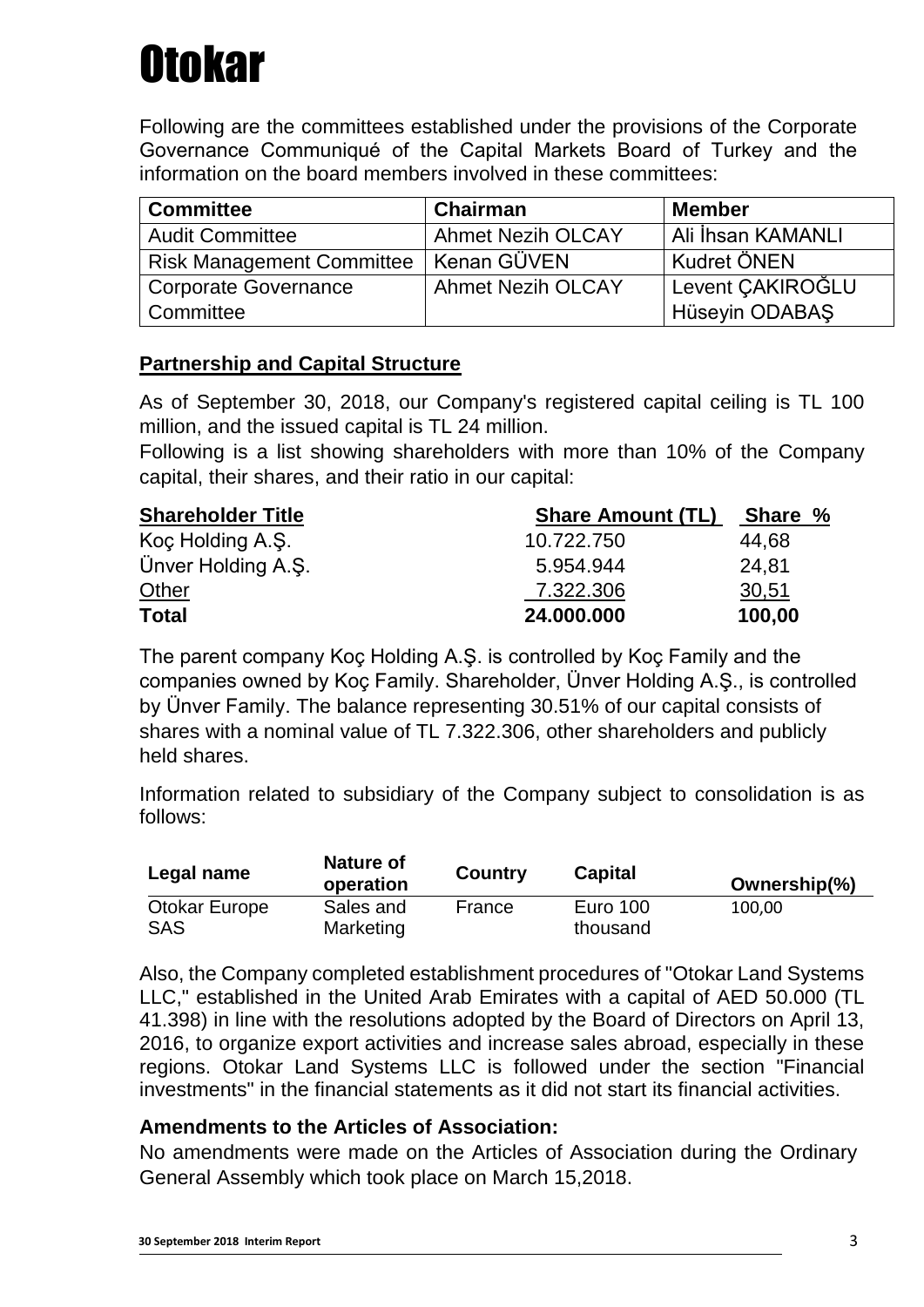

#### **Dividends Distributed in the Last Three Years and their Ratios:**

Otokar distributed cash dividends through its issued capital based on the following ratios:

| Period | ℅      |
|--------|--------|
| 2015   | 300,00 |
| 2016   | 250,00 |
| 2017   | 291,67 |

The Company made cash payments regarding all the 2017 accounting period dividends to its shareholders on March 22, 2018.

Our shareholders can access the Company's corporate and financial data under the section "Investor Relations" on the website [www.otokar.com](http://www.otokar.com/)

#### **AUTOMOTIVE INDUSTRY AND OTOKAR**

Otokar operates in the automotive industry's commercial vehicles segment. Its product range consists of minibuses, midibuses and bus-like vehicles that are preferred for public transportation services and shuttle transportation for the commercial market. On the other hand, it comprises various types of 4x4 land vehicles, tactical wheeled/tracked military vehicles, and tanks and their variants for the defense industry services. In addition, the Company manufactures trailers and semi-trailers under the brand Otokar-Fruehauf for the transportation and logistics industry whereas it produces light trucks under the brand Atlas.

Considering the recession and low growing potential expectation in the trailer market, the company is relied on the products that have higher added value in terms of production activities.

Within the scope of the "Modern Tank Production Project using National Sources" signed on July 29, 2008 between Otokar and the Undersecretariat for Defense Industries, it is reported to our company by Undersecreteriat for Defence Industries (SSM) on April 25, 2018, that the Serial Production of Altay Project offer has been evaluated in all aspects. In accordance with the decision of Defence Industry Executive Committee (SSIK), the agreement for the Serial Production of Altay Project is found appropriate to be fulfilled by other bidder.

#### **MARKET – SALES - PRODUCTION**

We can summarize the industry-specific developments in the first nine months of 2018 in line with the OSD (Automotive Manufacturers Association) data as follows:

• Total vehicle production recorded year on year decrease by 5% to 1.167.000 units in the January-September 2018 period, while the automobile production decrease by 8% to 769.464 units.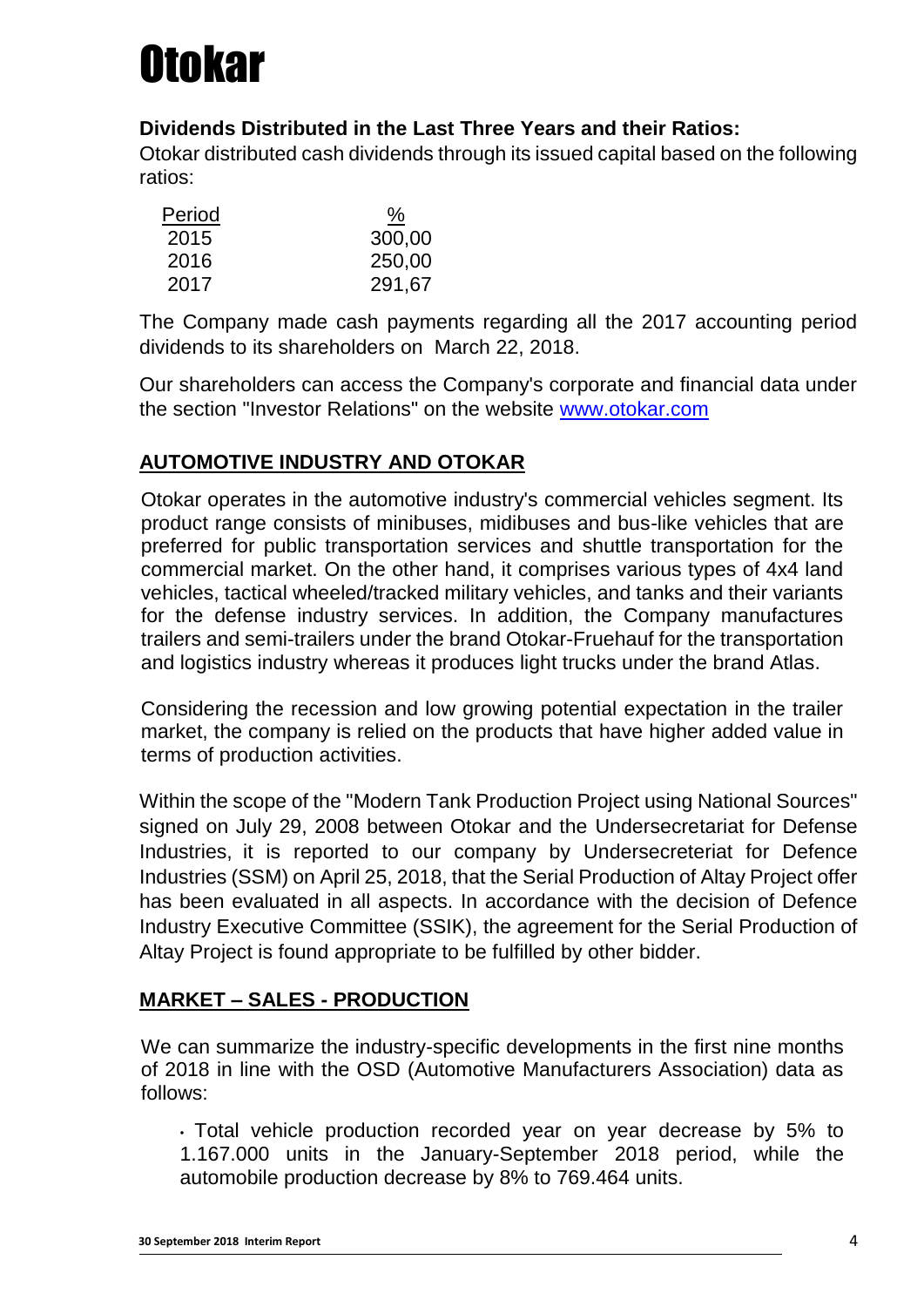• The transportation vehicle market in the first nine months of 2018 decrease by 26% with 479.856 units, while automobile market decrease by 24% with 362.465 units compared to first nine months of 2017.

In the first nine months of 2018, vehicle segment-based production showed the following developments year on year;

- Light Commercial Vehicles Segment; 2% increase in minibus 15% increase in midi-bus 2% increase in pickup
- Heavy Commercial Vehicles Segment; 4% decrease in bus 45% increase in heavy truck 10% decrease in light truck production fared at the previous year.
- The imported light commercial vehicle sales recorded 32% year-onyear decrease in the nine months of 2018, while the domestic light commercial vehicle sales decreased by 34%.

The imports had 50% market share in this period.

#### **PRODUCTION AND SALES**

Our Company's production and sales figures by product type are presented below in comparison to the figures of the previous year:

|                         | <u>2018</u>              |              | <u>2017</u>       |              | <b>Change (Units)</b> |              | Change %          |              |
|-------------------------|--------------------------|--------------|-------------------|--------------|-----------------------|--------------|-------------------|--------------|
|                         | Production               | <b>Sales</b> | <b>Production</b> | <b>Sales</b> | <b>Production</b>     | <b>Sales</b> | <b>Production</b> | <b>Sales</b> |
| <b>Small Bus</b>        | 1,043                    | 1,018        | 794               | 947          | 249                   | 71           | 31                |              |
| <b>Bus</b>              | 315                      | 310          | 369               | 386          | (54)                  | (76)         | (15)              | (20)         |
| 4x4 Off-road Vehicles   | $\overline{\phantom{a}}$ | 2            | 30                | 23           | (30)                  | (21)         | (100)             | (91)         |
| <b>Armored Vehicles</b> | 37                       | 27           | 390               | 384          | (353)                 | (357)        | (91)              | (93)         |
| <b>Trailer</b>          | 140                      | 163          | 304               | 268          | (164)                 | (105)        | (54)              | (39)         |
| <b>Truck</b>            | 250                      | 221          | 133               | 148          | 117                   | 73           | 88                | 49           |
|                         |                          |              |                   |              |                       |              |                   |              |
| <b>TOTAL</b>            | 1,785                    | 1,741        | 2,020             | 2,156        | (235)                 | (415)        | (12)              | (19)         |

According to our consolidated financial statements prepared in line with the relevant legislation, Our Company's first nine months of 2018 revenue decreased by 41% compared to same period of last year.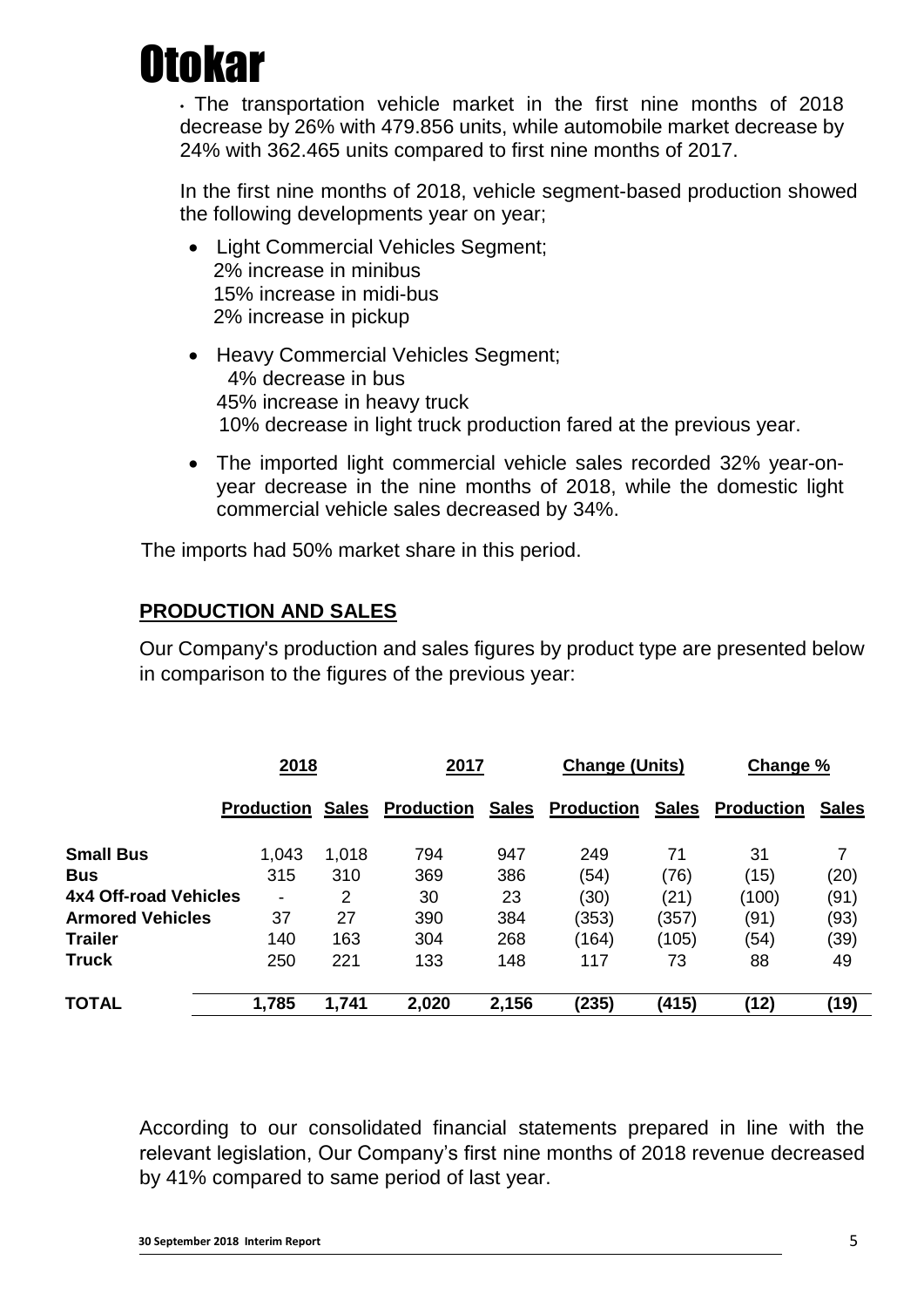The distribution of our revenues in terms of domestic and international sales, and in comparison to the previous year, is as follows:

|                       | 2018                        | 2017                        |          |
|-----------------------|-----------------------------|-----------------------------|----------|
|                       | (Jan-Sept)<br>(Thousand TL) | (Jan-Sept)<br>(Thousand TL) | Change % |
| <b>Domestic Sales</b> | 444,446                     | 1,030,477                   | (57)     |
| <b>Export Sales</b>   | 364,190                     | 339,042                     |          |
| <b>TOTAL</b>          | 808,636                     | 1,369,519                   | (41)     |

Our export total sales amounted to USD 74,858 in first nine months of 2018 (USD 94,959 in first nine months of 2017) accounting for 45% of the total turnover. (2017January-September: 25%)

In the first nine months of 2018, our capacity utilization was 18%. (2017 January-September: 21%)

Otokar owes its growth to the products of its own design and intellectual property rights, developed through engineering and research development capabilities. Defining its strategies as growing in the defense industry, increasing the share of exports in its turnover expanding on the backdrop of new models, Otokar carries on activities to reach these targets.

#### **INVESTMENTS**

The "Otokar R&D Center" investments that started several years ago following a major decision to accelerate research and development with the aim of attaining the rapid growth targeted in vehicles with owned intellectual property rights continued in 2018.

Our Company's total investments amounted to USD 3 million in the first nine months of 2018.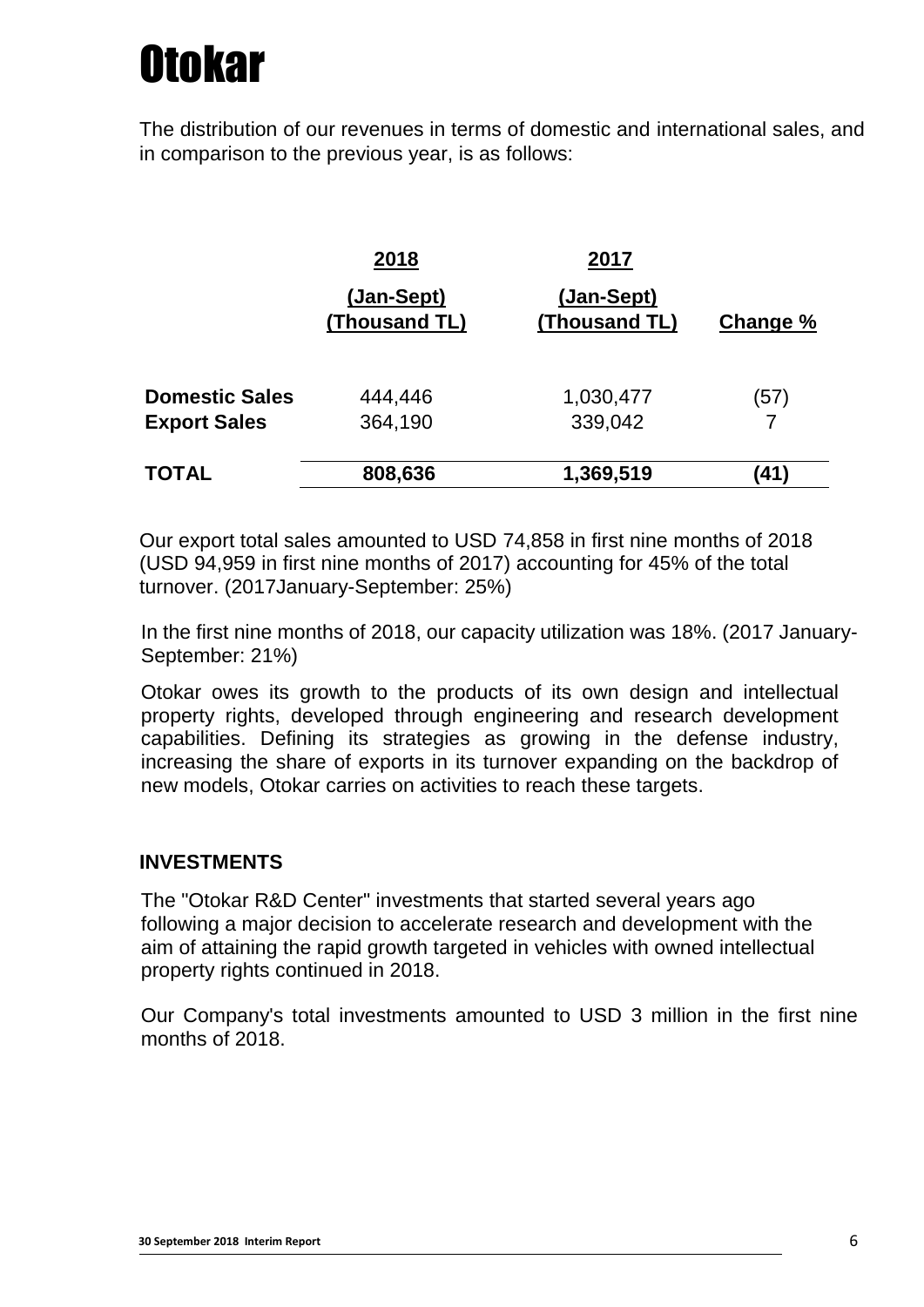#### **ADMINISTRATIVE ACTIVITIES**

The names and positions of the Senior Executives of our Company in 2018 are listed below:

| <b>Name &amp; Lastname</b> | <b>Title</b>                                            |
|----------------------------|---------------------------------------------------------|
| Ahmet Serdar GÖRGÜÇ        | <b>General Manager</b>                                  |
| Hüseyin ODABAS             | <b>Assistant General Manager - Finance</b>              |
| Ali Rıza ALPTEKİN          | <b>Assistant General Manager - Commercial Vehicles</b>  |
| Murat ULUTAŞ               | Assistant General Manager - Engineering                 |
| Hasan Basri AKGÜL          | Assistant General Manager - Sales and Marketing         |
| Uğur Sedef VEHBİ           | Assistant General Manager - Military Vehicles Marketing |
|                            | and Sales                                               |

As of 30 September 2018 our Company has 1,948 employees in total (September 30, 2017: 2.191).

616 are administrative and office employees, and 1,332 are field employees. (September 30, 2017: 683 office employees, 1,508 field employees). No incidents of disputes or labor movements were observed during the year.

Our Company is subject to the Collective Labor Agreement signed between the Turkish Metal Workers Union and MESS (Turkish Employers' Association of Metal Industries) on 30 January 2018, and which came into force as of 1 September 2017.

Our Company has agreed to comply with the Principles of Corporate Governance issued by the Capital Markets Board, and to undertake the necessary amendments in line with changing conditions. Otokar has been rated by SAHA Kurumsal Yönetim ve Kredi Derecelendirme Hizmetleri A.Ş. in accordance with CMB's (Capital Markets Board) Communiqué on "The Principles Regarding Rating Activity in Capital Markets and Rating Agencies", and pertaining to rating the compliance of corporations listed on the BIST (previously the ISE - Istanbul Stock Exchange), with the Principles of Corporate Governance. The "Corporate Governance Rating Report" can be found at [www.otokar.com](http://www.otokar.com/)

Our Company's Corporate Governance Rating rose from 93.32 (9.33) in 2017 to 93.51 (9.35) in 2018.

Aiming at continually improving the value added to the society and contributing more to building a better future, the Company's activities in social, economic and ethical dimensions have been detailed in the 2017 Otokar Sustainability Report, which can be accessed on the corporate website [www.otokar.com](http://www.otokar.com/)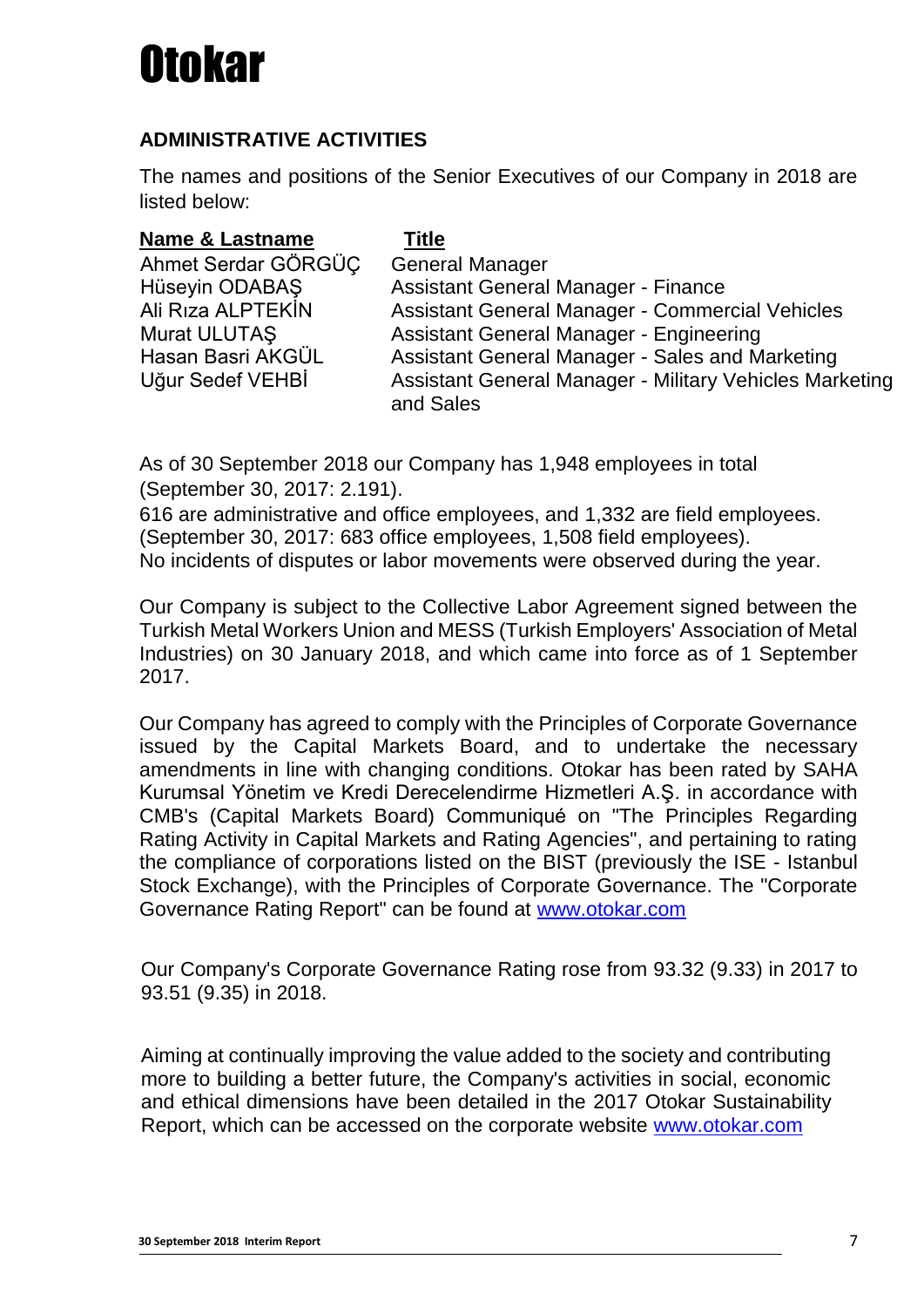#### **FINANCIAL RESULTS**

Our Company presents to the public its 2018 first nine months consolidated financial statements, which have been prepared in accordance with the Turkish Accounting Standards/Turkish Financial Reporting Standards that were implemented by the Public Oversight Accounting and Auditing Standards Authority (POA) pursuant to Capital Markets Board's (CMB) "Communiqué on the Principles of Financial Reporting in Capital Markets", numbered II-14.1. Appendices and comments related to these standards were also considered in preparing consolidated condensed financial statements.

The financial tables, notes, and ratios showing the results of our activities in the first nine months of 2018 are also presented for your information.

The consolidated revenues of our company as of 30 September 2018 totaled TL 808,636 thousand while we posted TL 206,186 thousand in gross profit.

Pursuant to CMB regulations and according to consolidated financial statements prepared in accordance with Turkish Financial Reporting Standards, the Company has posted a loss of TL 95,077 thousand before tax, and a net loss of TL 85,906 thousand in the first nine months of 2018.